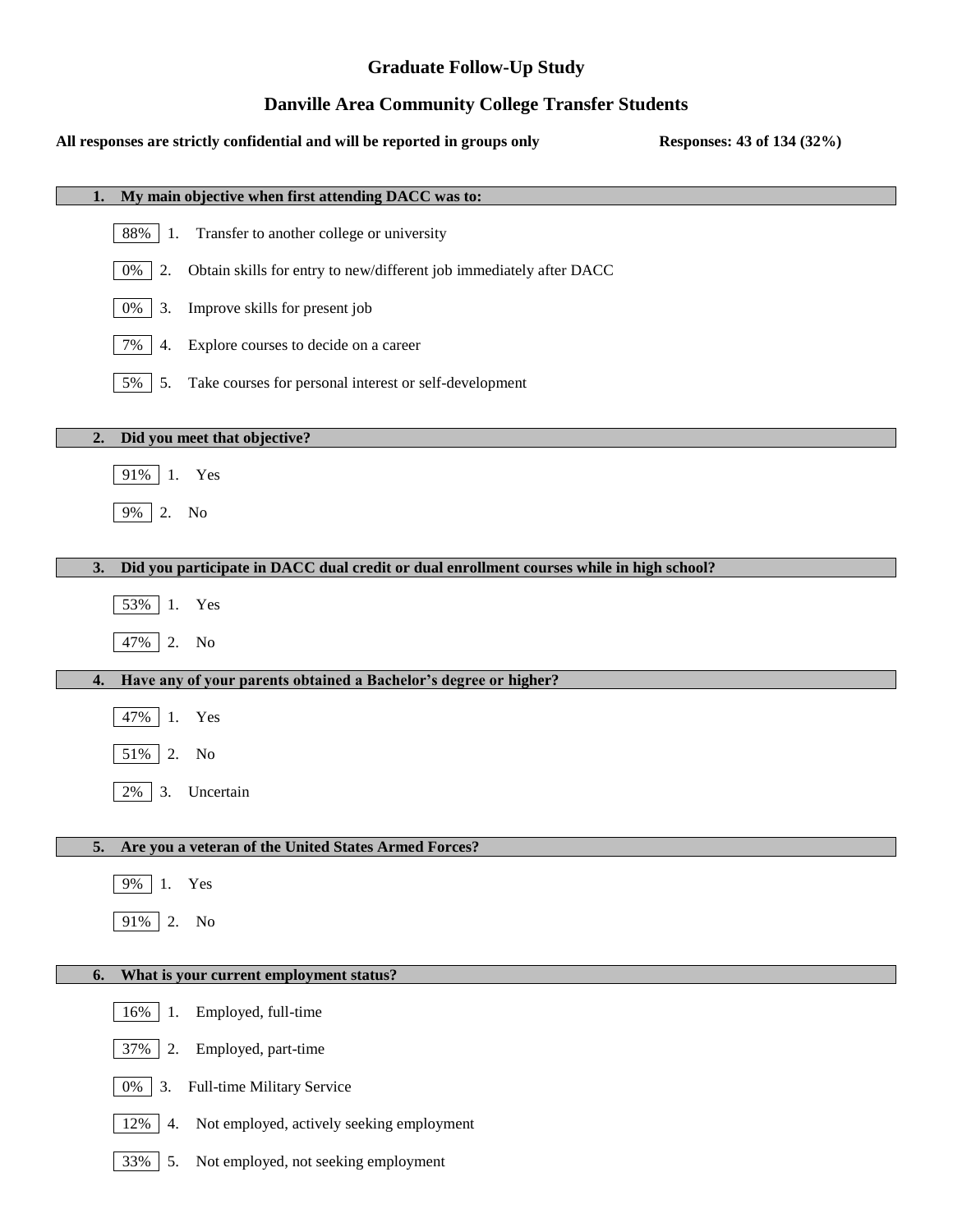| What range best depicts your current student loan debt?<br>7.                              |
|--------------------------------------------------------------------------------------------|
| I do not have student loan debt<br>56%<br>1.                                               |
| 12%<br><b>Under \$5,000</b><br>2.                                                          |
| 3.<br>\$5,000-\$10,000<br>21%                                                              |
| \$10,001-\$20,000<br>7%<br>4.                                                              |
| \$20,0001-\$30,000<br>2%<br>5.                                                             |
| Over \$30,000<br>0%<br>6.                                                                  |
| Is it your goal to be living in Vermilion County area ten years from now?<br>8.            |
|                                                                                            |
| 23%<br>1.<br>Yes                                                                           |
| 74%<br>2.<br>No                                                                            |
|                                                                                            |
| What is your current educational status?<br>9.                                             |
| Currently enrolled at a 4-year college or university<br>72%<br>1.                          |
| 5%<br>Currently enrolled at a different 2-year college<br>2.                               |
| 5%<br>3.<br>Currently enrolled at DACC                                                     |
| 14%<br>Have not enrolled at a college or university since graduating from DACC<br>4.       |
| Have been enrolled in a college or university since leaving, but not currently<br>2%<br>5. |
|                                                                                            |

### **If you have not enrolled in a college or university since graduating please proceed to question 15**

**10. If attending college elsewhere, what college or university are you attending?**



Purdue University, Eastern Illinois University, Indiana State University, SIU Carbondale, Lakeview College of Nursing, Illinois State University, Student Conservation Association, University of Illinois, Loyola University Chicago, Cedarville University, Devine Hope Seminary

### **11. What is your program of study?**

1. Agriculture Economics, History, Sociology, Criminal Justice, Computer Science, Psychology, Elementary Education, Interpretation, Visual Arts, Nursing, Communication, TV Production, English Education, Political Science, Applied Medicine, Special Ed, Athletic Administration, Multi-Age Health and Physical Ed, Organizational Development, Rec Sports and Tourism, Biologivsl Science, Early Childhood

#### **12. What is your enrollment status?**

74% 1. Full-time

9% 2. Part-time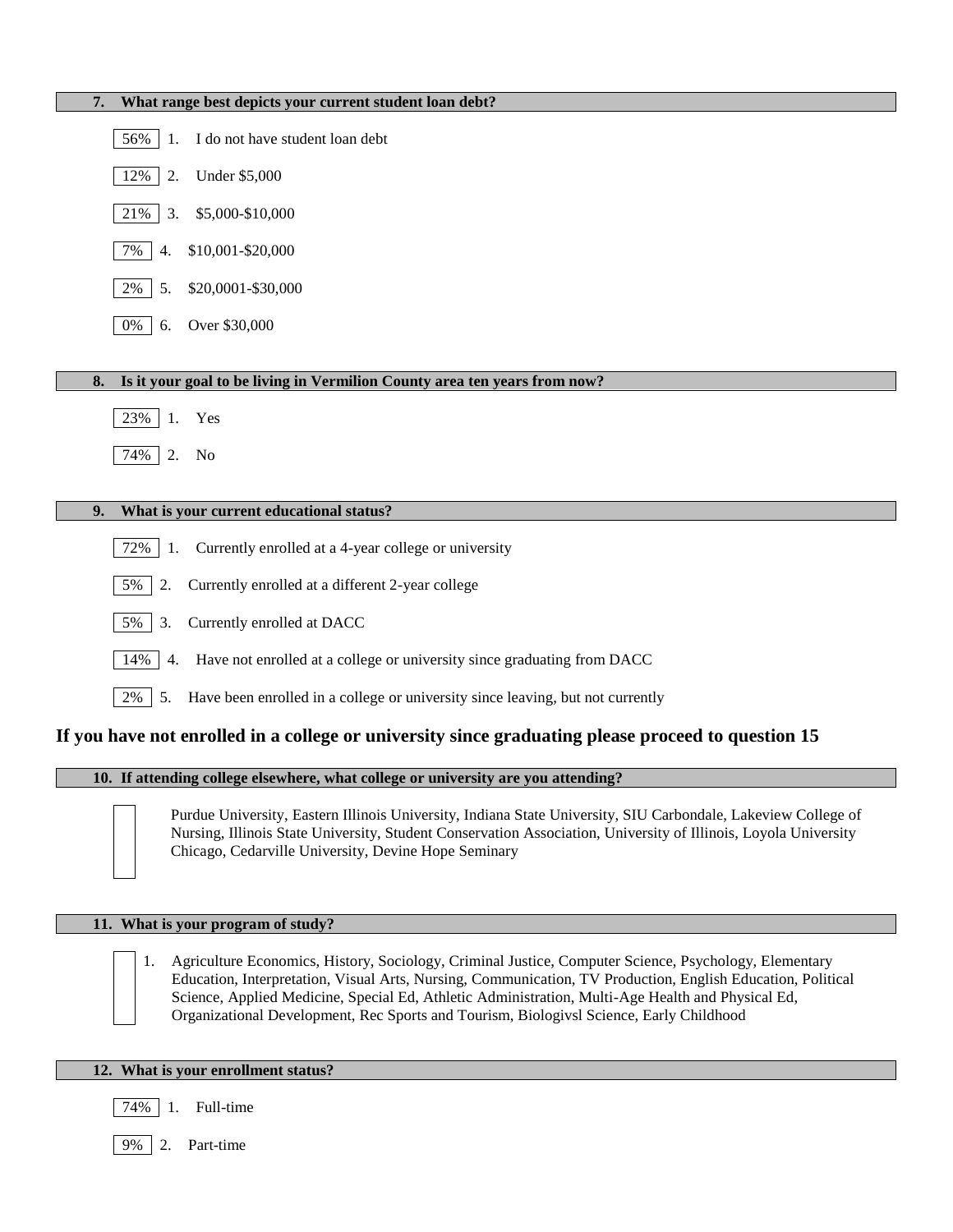| 13. Think back on your expectations, please describe the number of DACC courses that were eligible to be transferred<br>to your current institution:                              |
|-----------------------------------------------------------------------------------------------------------------------------------------------------------------------------------|
| As expected<br>67%<br>1.                                                                                                                                                          |
| Less than expected<br>14%<br>2.                                                                                                                                                   |
| 7%<br>3.<br>Not applicable                                                                                                                                                        |
| If less please explain:<br>4.                                                                                                                                                     |
| 14. Overall how helpful was your education at DACC in providing you with the knowledge and skills that you need to<br>be successful in the coursework at your current institution |
| 63%<br>Very Helpful<br>1.                                                                                                                                                         |
| 2.<br>Somewhat Helpful<br>26%                                                                                                                                                     |
| 3.<br>Not helpful<br>0%                                                                                                                                                           |

0% 4. Not at all helpful

# **15. My studies at DACC helped me to improve my:**

|    |                                                                       |      |      | Verv        | Somewhat    | Somewhat       | Verv           |
|----|-----------------------------------------------------------------------|------|------|-------------|-------------|----------------|----------------|
|    |                                                                       |      |      | satisfied-4 | satisfied-3 | dissatisfied-2 | dissatisfied-1 |
| a. | Commun. skills (written, oral, listening, visual) Satis 100% Ave 3.60 |      |      | 60%         | 40%         | 0%             | 0%             |
|    | Critical inquiry and problem solving abilities                        | 100% | 3.65 | 65%         | 35%         | 0%             | 0%             |
|    | Technological competence                                              | 97%  | 3.53 | 56%         | 42%         | 2%             | 0%             |
|    | Cultural awareness and social skills                                  | 95%  | 3.51 | 58%         | 37%         | 2%             | 2%             |

# **16. Throughout my studies at DACC:**

|                |                                                                              |           |      | Very        | Somewhat    | Somewhat       | Very           |
|----------------|------------------------------------------------------------------------------|-----------|------|-------------|-------------|----------------|----------------|
|                |                                                                              |           |      | satisfied-4 | satisfied-3 | dissatisfied-2 | dissatisfied-1 |
| a.             | I was generally satisfied with the variety of courses offered                | 95%       | 3.50 | 53%         | 40%         | 5%             | 0%             |
| $\mathbf{b}$ . | In general, I found the courses to be intellectually stimulating             | 95%       | 3.62 | 65%         | 28%         | 5%             | 0%             |
|                | c. I could always sign up for the classes required in my major               | 88%       | 3.52 | 63%         | 23%         | 12%            | 0%             |
| d.             | I had the opportunity to interact with faculty outside of class              | 80\% 3.33 |      | 53%         | 21%         | 14%            | 5%             |
| e.             | I was generally satisfied with quality of instruction in my classes 92% 3.45 |           |      | 56%         | 35%         | 2%             | 5%             |
|                | f. Utilizing technology was essential to success in my coursework 92% 3.50   |           |      | 63%         | 28%         | $0\%$          | 7%             |

# **17. While at DACC how satisfied were you with the following:**

|             |                                      |     |      | Very        | Somewhat    | Somewhat       | Very           |
|-------------|--------------------------------------|-----|------|-------------|-------------|----------------|----------------|
|             |                                      |     |      | satisfied-4 | satisfied-3 | dissatisfied-2 | dissatisfied-1 |
| a.          | Content with field of study courses  | 95% | 3.52 | 58%         | 35%         | 2%             | 2%             |
|             | Content with other courses           | 92% | 3.48 | 56%         | 35%         | 5%             | 2%             |
| $c_{\cdot}$ | Lecture and lac experience           | 95% | 3.48 | 53%         | 40%         | 2%             | 2%             |
|             | Equipment, facilities, and materials | 88% | 3.45 | 58%         | 28%         | 9%             | 2%             |
| e.          | Preparation for future education     | 92% | 3.45 | 56%         | 35%         | 2%             | 5%             |